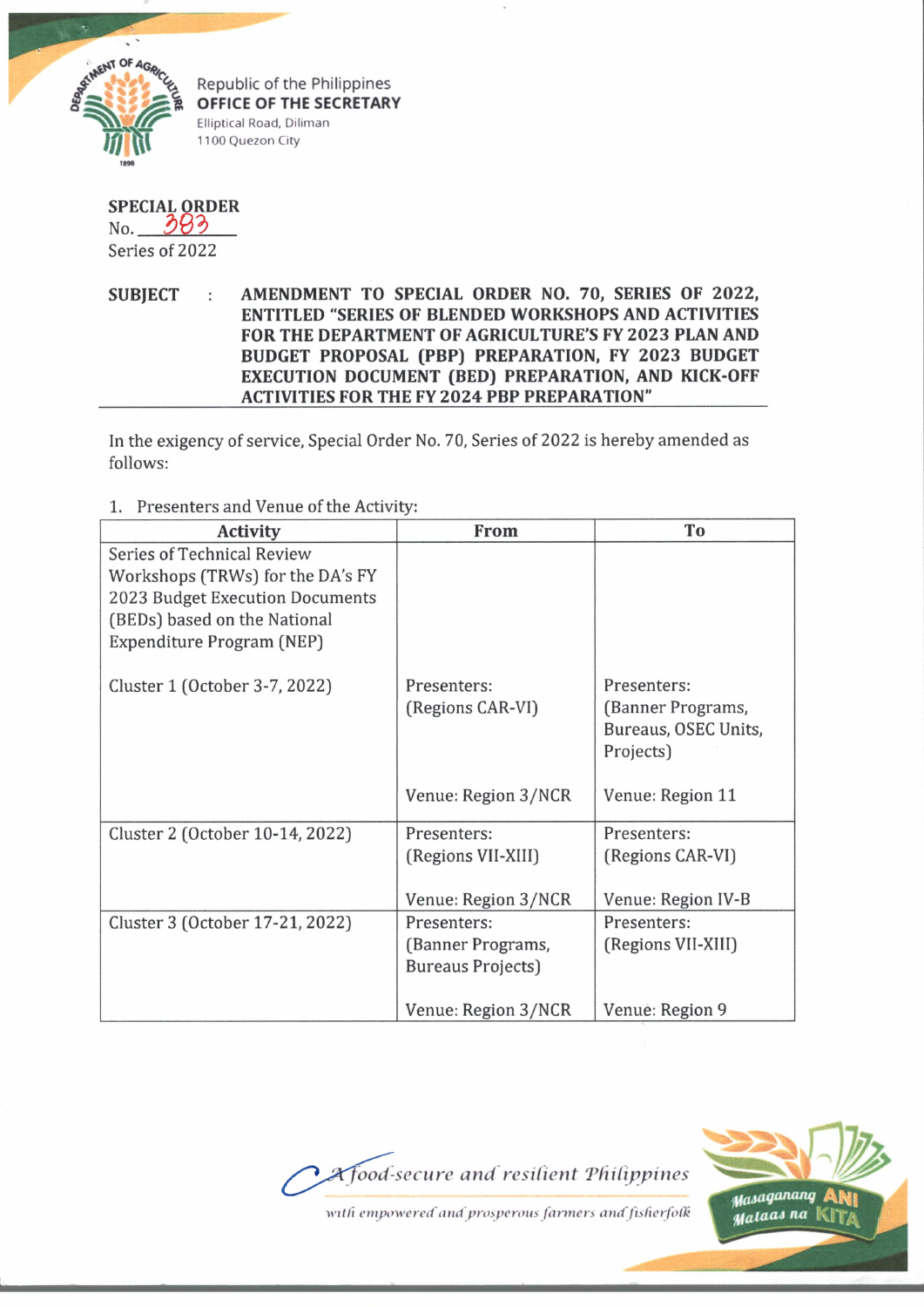## 2. Mode of participation

 $\gamma$ 

 $\hat{\mathbf{y}}$ 

 $\sim$  $\hat{\mathcal{C}}$ 

| <b>Activity</b>                      | <b>Participation Arrangement</b>                |
|--------------------------------------|-------------------------------------------------|
| Series of Technical Review Workshops |                                                 |
| (TRW) for the DA's FY 2023 Budget    |                                                 |
| Execution Documents (BEDs) based on  |                                                 |
| the National Expenditure Program     |                                                 |
| (NEP)                                |                                                 |
| Cluster 1 (October 3-7, 2022)        | Onsite:                                         |
|                                      | Banner Programs (2 pax per Office):             |
|                                      | NRP, NCP, HVCDP, NLP, NOAP, HFIDP, NUPAP        |
|                                      | Projects (2 pax per Office):                    |
|                                      | AIDPro, 4Ks, RSBSA, SAAD, BP2 and MCRA, RCEF,   |
|                                      | MIADP, PRDP                                     |
|                                      | Bureaus (2 pax per Office):                     |
|                                      | ATI, BAFE, BAFS, BAI, BAR, BPI, BSWM, PRRI,     |
|                                      | <b>FDC</b>                                      |
|                                      | OSEC Units (2 pax per Office):                  |
|                                      | AMAS, FMRDP, ICTS                               |
|                                      | <b>Panelists and Facilitators:</b>              |
|                                      | PMS-OSD/Office of the Assistant Secretary-      |
|                                      | Designate for Planning and Project              |
|                                      | Development (2 pax), PPD (16 pax), IPD (1 pax), |
|                                      | $MED(1$ pax $))$                                |
|                                      | FMS-OSD (2 pax), Budget Division (8 pax),       |
|                                      | Accounting (3 pax))                             |
|                                      |                                                 |
|                                      | Support Staff (3 pax)                           |
|                                      | Online:                                         |
|                                      | Regions CAR - XIII                              |
| Cluster 2 (October 10-14, 2022)      | Onsite:                                         |
|                                      | Regions CAR-VI (3 pax per Office)               |
|                                      |                                                 |
|                                      | <b>Panelists and Facilitators:</b>              |
|                                      | Banner Programs (1 pax per Office):             |
|                                      | NRP, NCP, HVCDP, NLP, NOAP, HFIDP, NUPAP        |

*'A food-secure and resilient "Philippines*



*with empowered and prosperous farmers andfisherjolk*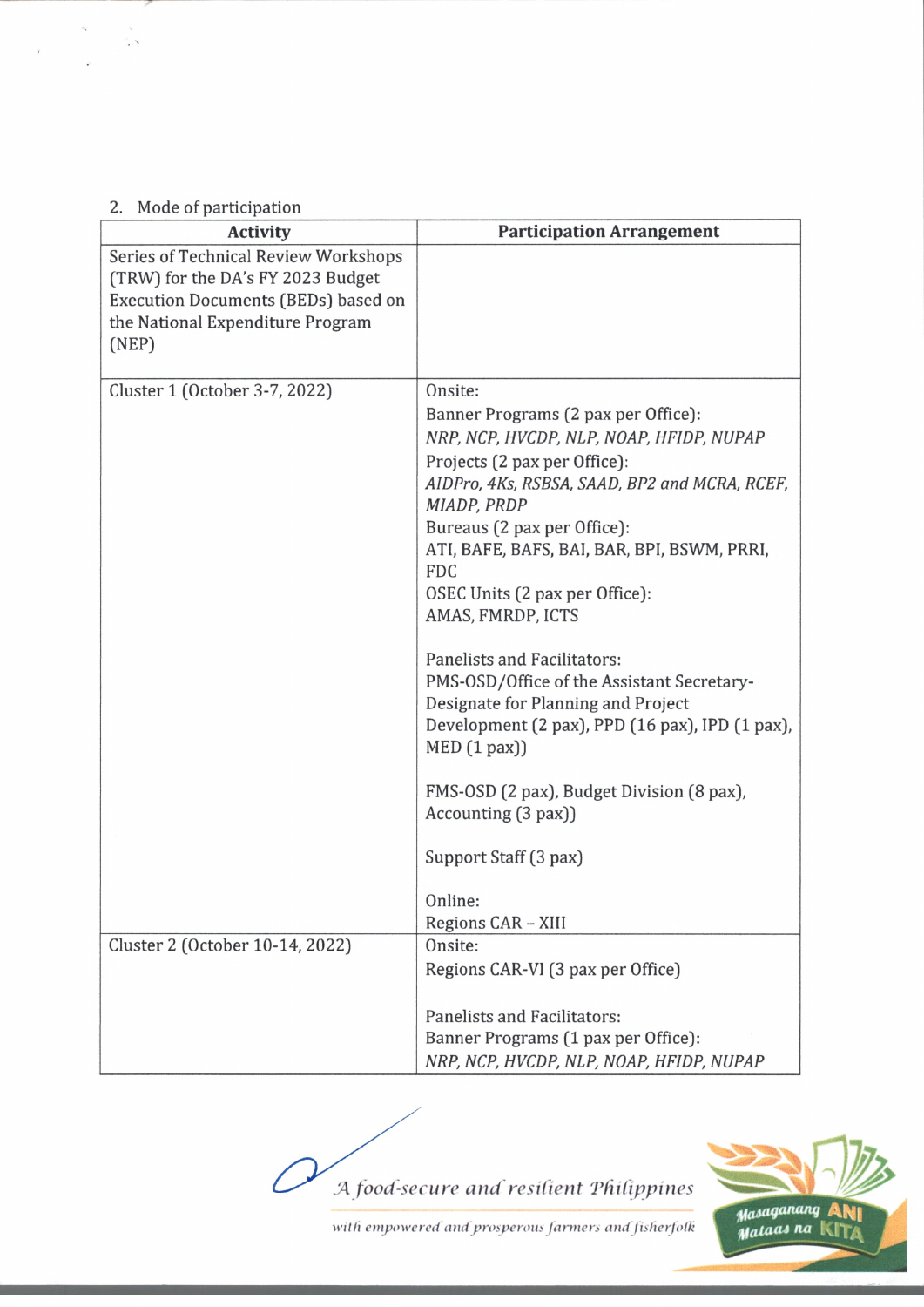| <b>Activity</b>                 | <b>Participant Arrangement</b>                                                                                                                                                                                            |
|---------------------------------|---------------------------------------------------------------------------------------------------------------------------------------------------------------------------------------------------------------------------|
|                                 | OSEC Units (1 pax per Office):<br>AMAS, FMRDP, SPCMAD                                                                                                                                                                     |
|                                 | PMS-OSD/Office of the Assistant Secretary-<br>Designate for Planning and Project<br>Development (2 pax), PPD (16 pax), IPD (1<br>pax), MED (1 pax))                                                                       |
|                                 | FMS (OSD (2 pax), Budget Division (8 pax),<br>Accounting (3 pax))                                                                                                                                                         |
|                                 | Support Staff (3 pax)                                                                                                                                                                                                     |
|                                 | Online:<br>Regions VII-XII                                                                                                                                                                                                |
|                                 | Projects: AIDPro, 4Ks, RSBSA, SAAD, BP2 and<br>MCRA, RCEF, MIADP, PRDP<br>Bureaus: ATI, BAFE, BAFS, BAI, BAR, BPI,<br>BSWM, PRRI, FDC                                                                                     |
| Cluster 3 (October 17-21, 2022) | Onsite:<br>Regions VII-XIII (3 pax per Office)<br>Panelists and Facilitators:<br>Banner Programs (1 pax per Office):<br>NRP, NCP, HVCDP, NLP, NOAP, HFIDP, NUPAP<br>OSEC Units (1 pax per Office): AMAS,<br>FMRDP, SPCMAD |
|                                 | PMS-OSD/Office of the Assistant Secretary-<br>Designate for Planning and Project<br>Development (2 pax), PPD (16 pax), IPD (1<br>pax), MED (1 pax))                                                                       |
|                                 | FMS-OSD (2 pax), Budget Division (8 pax),<br>Accounting (3 pax)                                                                                                                                                           |
|                                 | Support Staff (6 pax)                                                                                                                                                                                                     |

 $\bar{s}$